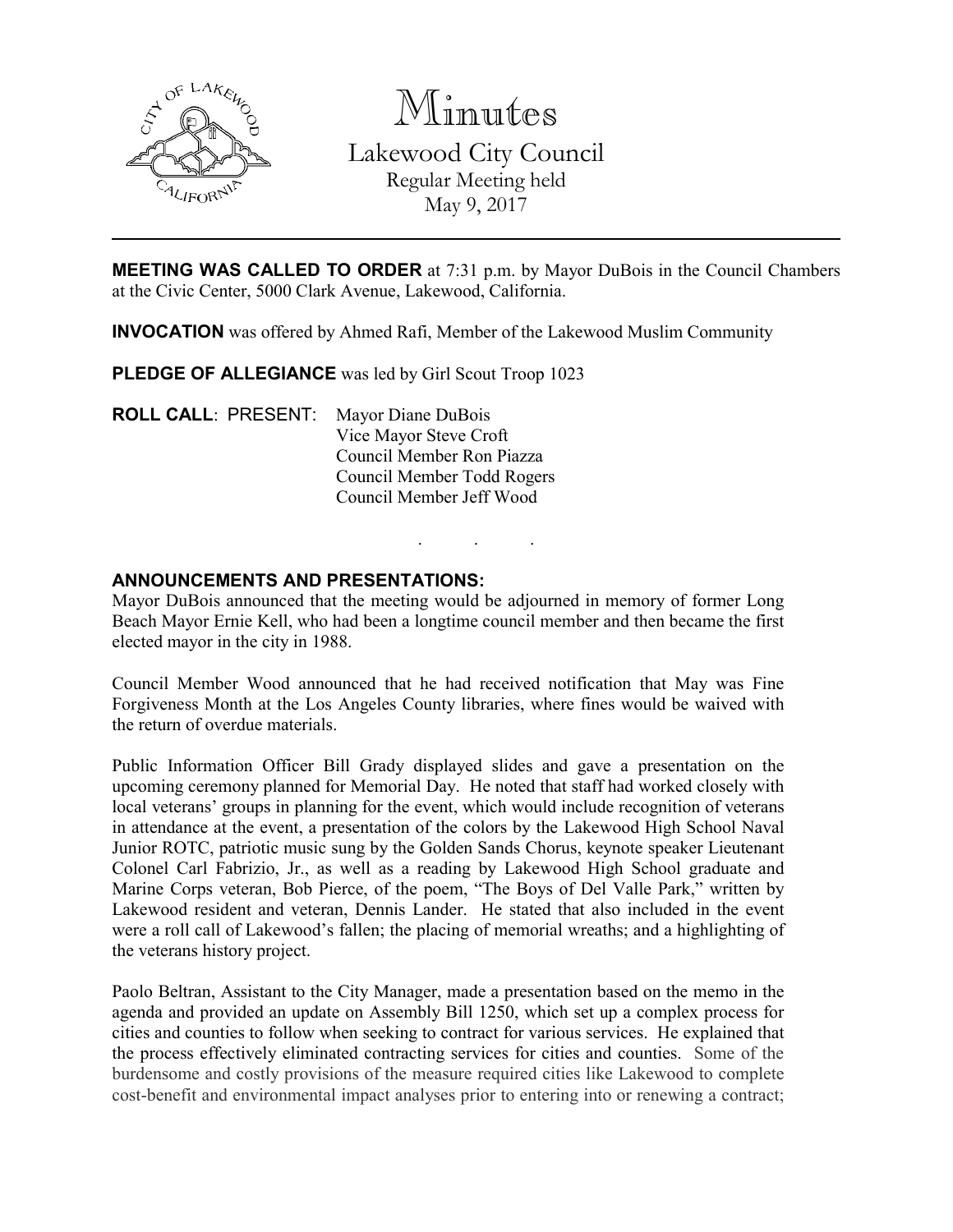# ANNOUNCEMENTS AND PRESENTATIONS: - Continued

perform an annual performance audit of each contract; develop a fully searchable database to be posted on the city's website; and provide non-city employees an orientation, adding potentially significant cost and logistical concerns. Implementation of these requirements would ultimately be borne by the taxpayer, because while the bill provided for the prospective contractor to reimburse the city for the cost of the analyses and audit, they would eventually be factored into the cost of providing the services. He stated that the bill would be heard in the Assembly Appropriations Committee and could either end up in the suspense file due to its significant fiscal impact to local agencies or move to the assembly floor. He concluded by stating that over one hundred cities and organizations opposed the bill, including the League of California Cities and the California Contract Cities Association.

Mayor DuBois, Council Member Piazza and Council Member Wood emphasized the importance of contract services and noted the bill's potential effects on the City's budget. In response to their questions pertaining to providing notification to those who would be affected by the passage of the bill, Mr. Beltran stated that residents could visit the City's website to obtain legislators' contact information and proactively convey their opposition to the proposed bill.

Council Member Rogers stated that as the first contract city, it was important to take a proactive role in opposing the bill. He expressed concern that passage of the bill could be devastating for future contract cities and would have a permanent and draconian impact on existing contract cities.

#### ROUTINE ITEMS:

Council Member Rogers requested that Routine Item 5 and Routine Item 6 be considered separately.

. . .

VICE MAYOR CROFT MOVED AND COUNCIL MEMBER PIAZZA SECONDED TO APPROVE ROUTINE ITEMS 1 THROUGH 4.

- RI-1 Approval of Minutes of the Meeting held April 25, 2017
- RI-2 Approval of Personnel Transactions
- RI-3 Approval of Registers of Demands
- RI-4 Approval of Amendment to Intergovernmental Relations Committee

UPON ROLL CALL VOTE, THE MOTION WAS APPROVED:

AYES: COUNCIL MEMBERS: Wood, Piazza, Croft, Rogers and DuBois NAYS: COUNCIL MEMBERS: None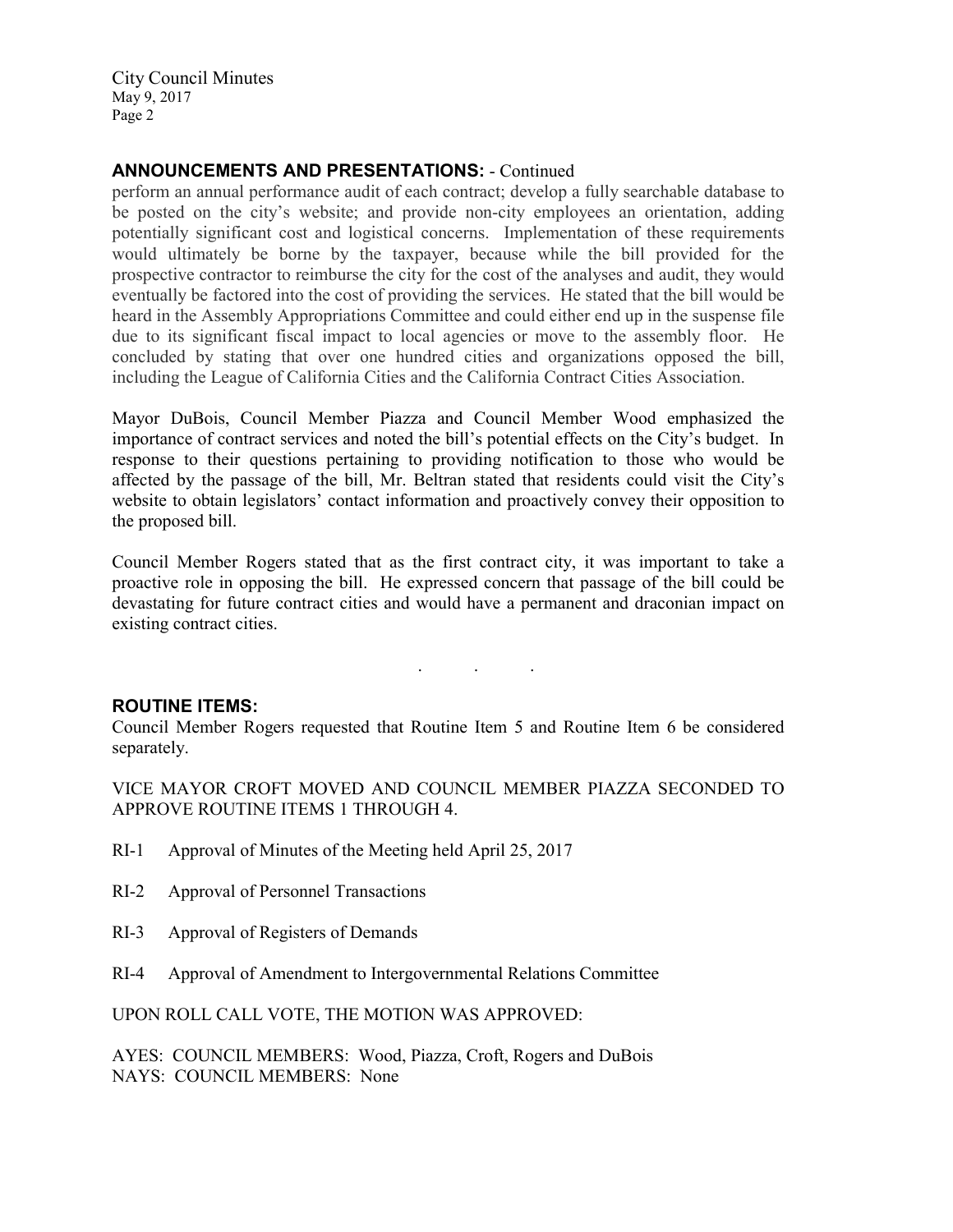## ROUTINE ITEMS: - Continued

RI-5 Authorization for Rynerson Park Sewer Main Design Services by Willdan Engineering

Lisa Rapp, Director of Public Works, displayed slides and made a presentation based on the memo in the agenda. She explained that the restrooms at Rynerson Park had been built in the late 1980s and were connected to septic systems that no longer functioned effectively and required replacement with a sewer main. She stated that Lakewood had an on-call agreement for city engineering services with Willdan Engineering, whose engineers were capable of designing a new sewer main that could serve the restrooms in Rynerson Park. In addition to the preparation of the plans, specifications and estimate for the new sewer main, Willdan would prepare the necessary documents to apply for a Sanitation District permit to connect to their line, and to apply to SCE for an easement to construct our new main on their property. Willdan would also provide the survey information needed to allow the City Architect to prepare the site plans for the proposed prefabricated replacement picnic shelters and bathrooms. She concluded by stating that staff recommended that the City Council authorize Willdan Engineering to provide design services in the amount of \$23,730 for Rynerson Park Sewer Project under their existing on-call agreement.

Council Member Rogers stated that it was important to inform residents of the upcoming plans for Rynerson Park and noted the timeliness of the bathroom renovations. Ms. Rapp confirmed for Council Member Rogers that there would be coordination with Little Leagues and other users to accommodate schedules.

COUNCIL MEMBER WOOD MOVED AND VICE MAYOR CROFT SECONDED TO AUTHORIZE WILLDAN ENGINEERING TO PROVIDE DESIGN SERVICES IN THE AMOUNT OF \$23,730 FOR RYNERSON PARK SEWER PROJECT UNDER THEIR EXISTING ON-CALL AGREEMENT. UPON ROLL CALL VOTE, THE MOTION WAS APPROVED:

AYES: COUNCIL MEMBERS: Wood, Piazza, Croft, Rogers and DuBois NAYS: COUNCIL MEMBERS: None

RI-6 Approval of Water Sale Agreement, WD-3329, with Long Beach Water Department

Jason Wen, Director of Water Resources, displayed slides and made a presentation based on the memo in the agenda. He stated that the City of Lakewood owned 9,432 acre-feet of Allowed Pumping Allocation of extraction rights in the Central Basin and in an effort to gain beneficial use of the City's excess pumping rights, the Department of Water Resources proposed a new agreement with the City of Long Beach Water Department for the purchase of the City's excess water supply. The agreement would provide for the pumping and conveying of water to Long Beach through the inter-connection on Palo Verde Avenue south of Carson Street. The cost per acre-foot would be the average between the set floor and ceiling prices. The fiscal year 2016-17 water purchase price would be \$638 per acre-foot and future rate adjustments would be made based on the formula along with updated actual costs.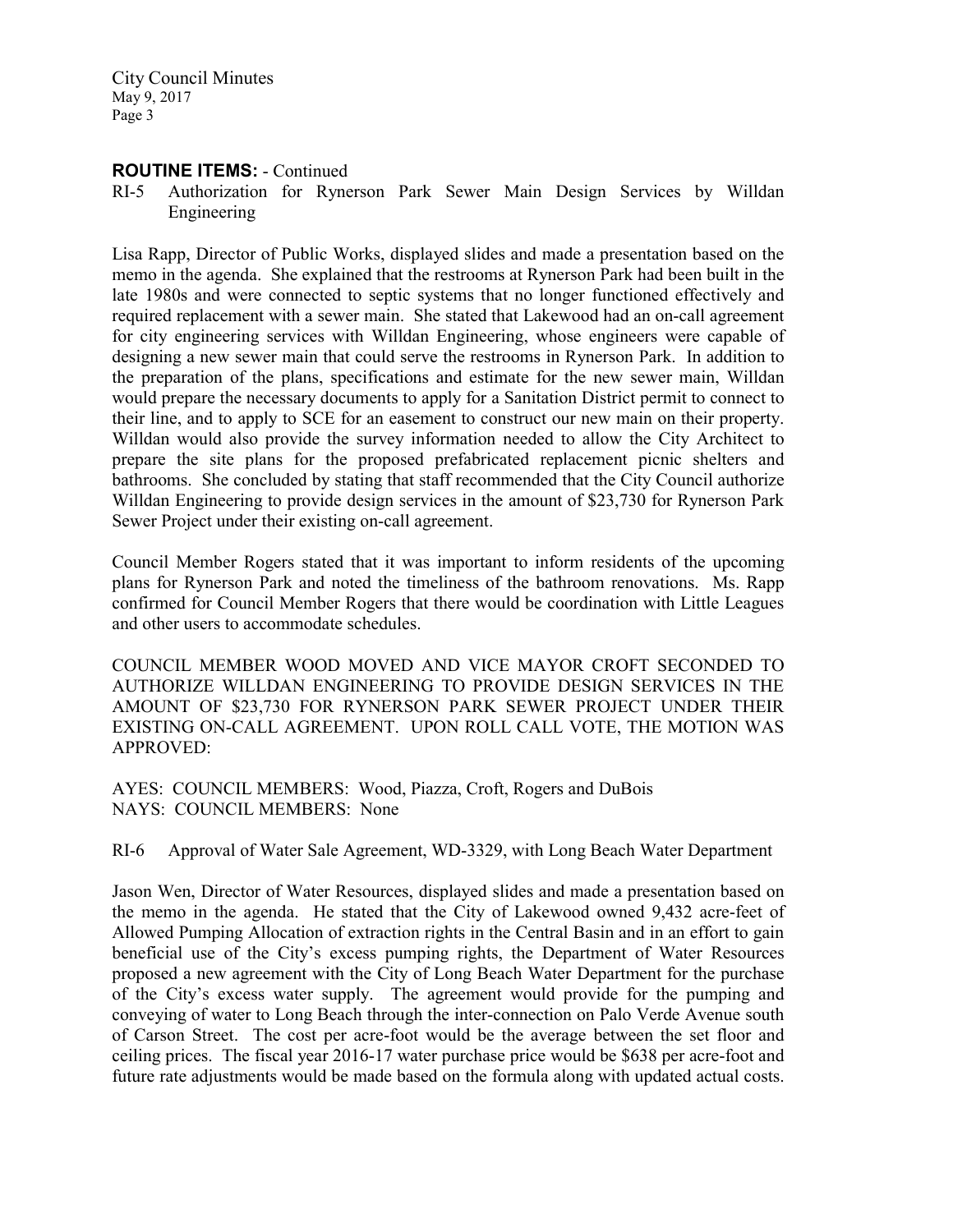### ROUTINE ITEMS: - Continued

He concluded by stating that the Water Resources Committee recommended that the City Council approve a water purchase agreement, WD-3329, with the City of Long Beach Water Department and upon approval as to form by the City Attorney, authorize its execution by the Mayor on behalf of the City.

Vice Mayor Croft explained that he and Council Member Piazza, as members of the Water Resources Committee, had studied various options and brought forward the recommended action. He described the pricing methodology agreed upon with Long Beach that was beneficial to the City's ratepayers. He stated that with residents having replaced their lawns and household fixtures with more water efficient options, less demand and excess supply seemed to be the "new normal."

VICE MAYOR CROFT MOVED AND COUNCIL MEMBER PIAZZA SECONDED TO APPROVE THE WATER PURCHASE AGREEMENT WITH THE CITY OF LONG BEACH WATER DEPARTMENT. UPON ROLL CALL VOTE, THE MOTION WAS APPROVED:

AYES: COUNCIL MEMBERS: Wood, Piazza, Croft, Rogers and DuBois NAYS: COUNCIL MEMBERS: None

SUCCESSOR AGENCY ACTIONS

1. Approval of Registers of Demands VICE MAYOR CROFT MOVED AND COUNCIL MEMBER PIAZZA SECONDED TO APPROVE THE REGISTERS OF DEMANDS. UPON ROLL CALL VOTE, THE MOTION WAS APPROVED:

. . .

AYES: COUNCIL MEMBERS: Wood, Piazza, Croft, Rogers and DuBois NAYS: COUNCIL MEMBERS: None

#### SUCCESSOR HOUSING ACTIONS

1. Approval of Registers of Demands COUNCIL MEMBER WOOD MOVED AND COUNCIL MEMBER ROGERS SECONDED TO APPROVE THE REGISTERS OF DEMANDS. UPON ROLL CALL VOTE, THE MOTION WAS APPROVED:

. The same is a set of  $\mathcal{L}^{\mathcal{L}}$  , where  $\mathcal{L}^{\mathcal{L}}$ 

AYES: COUNCIL MEMBERS: Wood, Piazza, Croft, Rogers and DuBois NAYS: COUNCIL MEMBERS: None

 $\mathbf{r}$  .  $\mathbf{r}$  ,  $\mathbf{r}$  ,  $\mathbf{r}$  ,  $\mathbf{r}$  ,  $\mathbf{r}$  ,  $\mathbf{r}$  ,  $\mathbf{r}$